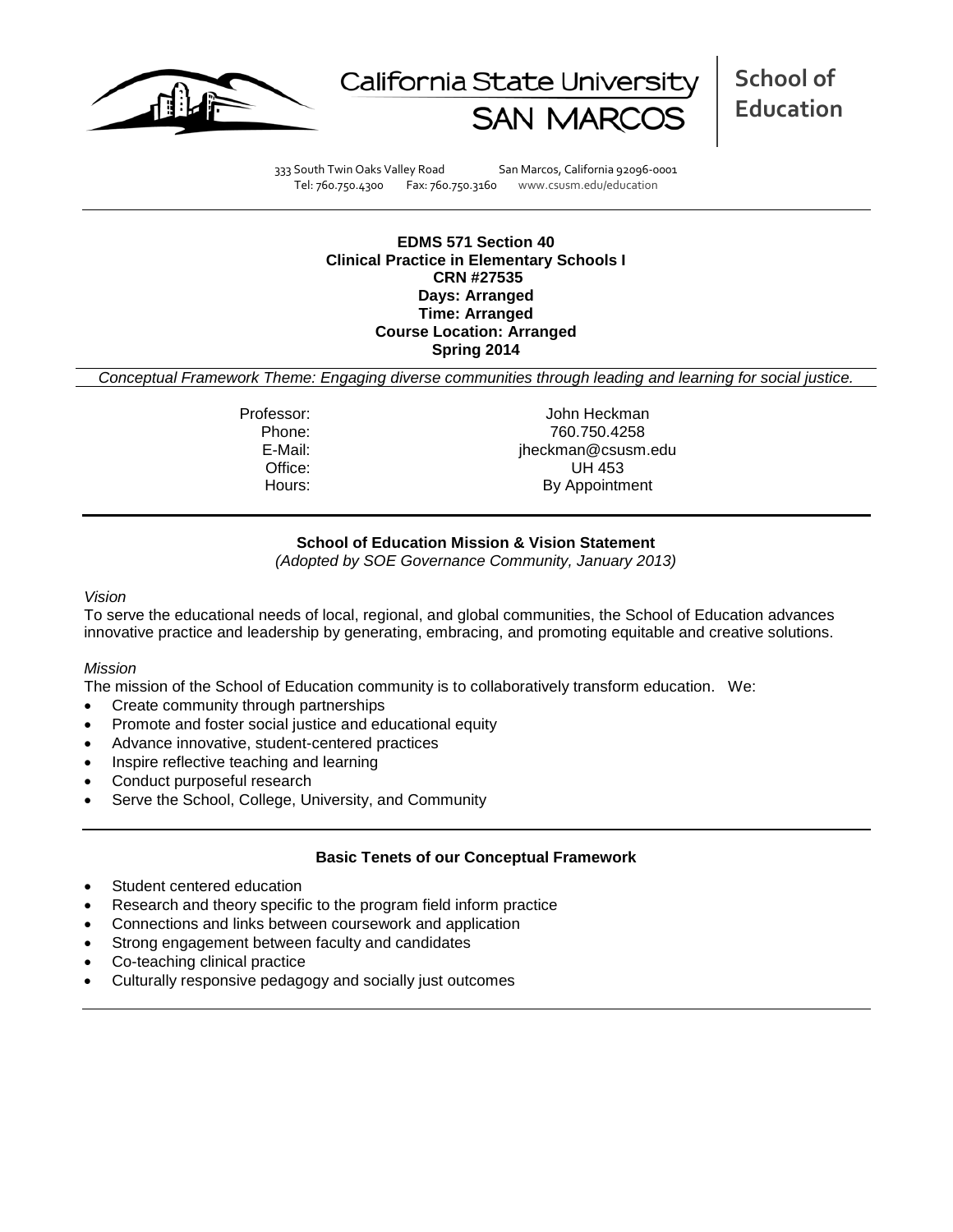## **COURSE DESCRIPTION**

Observation and teaching in selected schools under supervision of classroom teacher and university supervisor, with a student teaching seminar. *Graded Credit/No Credit. May not be taken for credit by students who have received credit for EDMS 561. Enrollment Restriction: Admission to the Multiple Subject Internship Credential Program.*

#### **Materials Needed**

Because this is a supervised clinical practice experience, the materials for this class include the *Assessment of Teacher Performance Expectations Multiple Subject Credential* form, the *Multiple Subject Professional Dispositions Rubric*, and the *Clinical Practice Summary* that may be found on the School of Education website for clinical practice. Additional materials on the website include the *Multiple Subject Clinical Practice Handbook section 1: Information for Teacher Candidates*, along with other forms used in clinical practice. (www.csusm.edu/education/ClinicalPractice/HandbookMS.html)

### **Taskstream Enrollment and Postings**

The School of Education uses Taskstream to manage Candidates' TPE and disposition assessments. Candidates must be enrolled in Taskstream during the Integrated Credential Program. Enrollment fees are paid by going to [www.taskstream.com](http://www.taskstrem.com/) and registering for at least one year. After enrolling, to access the Integrated Credential Program, from your home page, find the Self-Enrollment area and click the *Enter Code* button. Then, enter *msicptc* as the program code. If this is the correct program, click the *Enroll* button. The Integrated Credential Program now will show up on your Taskstream home page when you log in. Be sure to remember your enrollment name and password.

## **CLINICAL PRACTICE STUDENT LEARNING OUTCOMES**

#### **Candidates will:**

- Assess and instruct elementary school age students of various cultural and linguistic backgrounds in elementary school classroom
- Demonstrate successful performance of the Teacher Performance Expectations as assessed using the Assessment of Teacher Performance Expectations Multiple Subject Credential form
- Demonstrate successful performance of the Professional Dispositions as assessed using the *Multiple Subject Professional Dispositions Rubric*

#### **Student Learning Outcome Assessment Methods**

Observation by university supervisor of clinical performance objectives, Professional Dispositions and Teacher Performance Expectations, (TPEs)

Observations by the school-based cooperating teacher of the clinical practice performance objectives, Professional Dispositions and the Teacher Performance Expectations, (TPEs)

Completion of the Professional Dispositions rubric, the Teacher Performance Expectations form, and a Clinical Practice Summary, summarizing performance and professional growth

The evaluations are developed with input from the Candidate's University Supervisor and Cooperating Teacher. The final summary is developed with input from the University Supervisor and Cooperating Teacher and is approved and signed by the Candidate, the University Supervisor, and the Cooperating Teacher.

### **SUPERVISION REQUIREMENTS**

- 1. Each Teacher Candidate attends this clinical practice at their assigned school site as scheduled by program requirements and the specific school site calendar. During the eight weeks of Clinical Practice I, Candidates attend daily, full-time. The Candidate should adhere to the Cooperating Teacher's contract hours, attend staff meetings and other professional responsibilities, and be available to remain afterschool to plan and prepare.
- 2. Each Teacher Candidate in this clinical practice is observed by and meets with a University Supervisor at least four times to discuss his/her developing performance of the TPEs and to discuss clinical experiences in order to expand participants' knowledge of various assessment, planning and instructional strategies.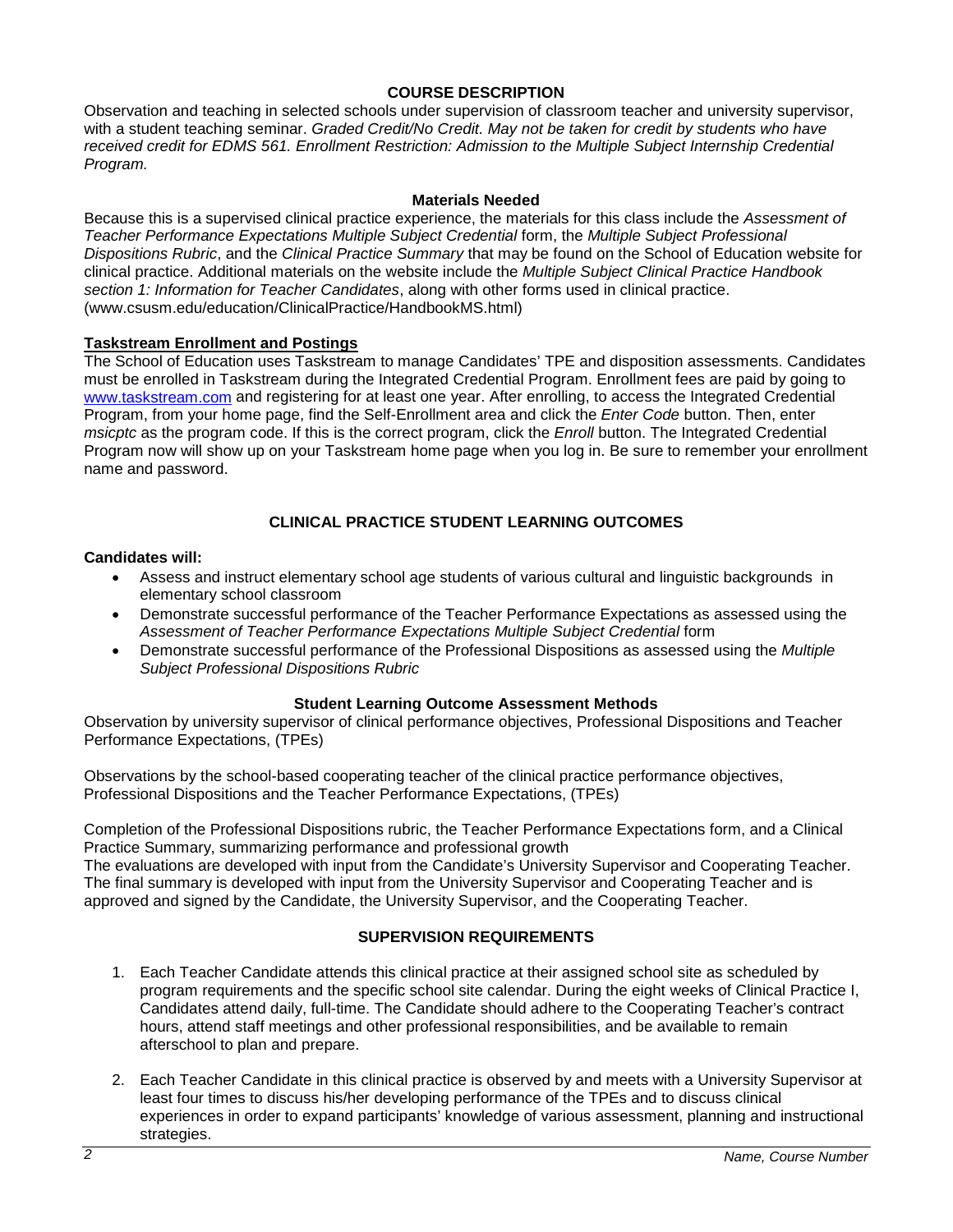- 3. Each Teacher Candidate in this clinical practice works together with his/her Cooperating Teacher to plan and implement lessons. The Candidate plans all lessons, including the ones observed by the University Supervisor, in collaborative co-teaching planning sessions. The Candidate writes a lesson plan for each of the lessons observed by the University Supervisor and provides the University Supervisor and Cooperating Teacher a copy of the written lesson plan in advance, prior to teaching the lesson. The focus during Clinical Practice I is Reading/Language Arts instruction and Mathematics instruction.
- 4. Each Teacher Candidate takes advantage of opportunities presented during this clinical practice experience to fulfill TPE 13: Professional Growth to engage in professional development activities and document the number of hours of professional development. During the credential program, Candidates should complete 10 hours of professional development activities approved by their Supervisors/Instructors.
- 5. Each Teacher Candidate may develop a TPE portfolio binder to gather activities associated with each TPE to support their conversations about their progress with their University Supervisor and Cooperating Teacher. TPE binder dividers are located on the School of Education Clinical Practice website. (www.csusm.edu/education/ClinicalPractice/HandbookMS.html)
- 6. Each Candidate uses the specific enrollment code to enroll in TaskStream using to be able to access evaluations of their Professional Dispositions and TPEs. The Integrated Credential Program code is msicptc.

# **GRADING SCALE**

# **Credit/No Credit**

The University Supervisor, in collaboration with the Cooperating Teacher, completes the *Multiple Subject Professional Disposition Rubric*, the *Assessment of Multiple Subject TPEs*, and prepares a *Multiple Subject Clinical Practice Summary* based upon the observations of the University Supervisor and Cooperating Teacher. These documents are presented to the Teacher Candidate at the final meeting-conference and all participants sign the documents. These documents serve as official verification of successful completion of Clinical Practice and are required for the University to be able to recommend a Candidate for a credential at the end of the program.

- 1. A grade of CREDIT (CR) or NO CREDIT (NC) will be assigned for clinical practice experiences by the University Supervisor. If a Teacher Candidate has not successfully met the *Multiple Subject Teacher Performance Expectations* at an appropriate level, ("approaching" in CPI, "meets" in CPII) or the *Multiple Subject Professional Dispositions* at an appropriate level ("approaching" in CPI, "meets" in CPII), the Candidate may be required to extend or repeat the experience.
- 2. If a Teacher Candidate is unsuccessful in a clinical practice experience, a grade of NO CREDIT will be given. Granting of an additional opportunity for clinical practice will be made based on the circumstances under which the original NO CREDIT was given.
- 3. Should a Teacher Candidate be in the potential situation of receiving NO CREDIT for clinical practice, the University Supervisor and Cooperating Teacher must complete a State of Concern (SOC) as soon as possible and provide copies to the Program Coordinator. The documentation in the SOC, the action plan, and the follow up steps to the plan are key documents that are used to verify inadequate performance in clinical practice, if the action plan is not achieved.
- 4. Should a second clinical practice experience be recommended, the Candidate must re-register for the clinical practice course prior to the new placement being made.

# **Conditions for Removal from School Site**

A candidate will be removed from the school site and a Statement of Concern documenting the situation will be written immediately if a candidate:

- 1. Endangers students or others;
- 2. Violates recognized codes of conduct, e.g. CSUSM Student Code of Conduct, CSUSM Academic Honesty Policy NEA Code of Ethics, CA Education Code Section 44932; and/or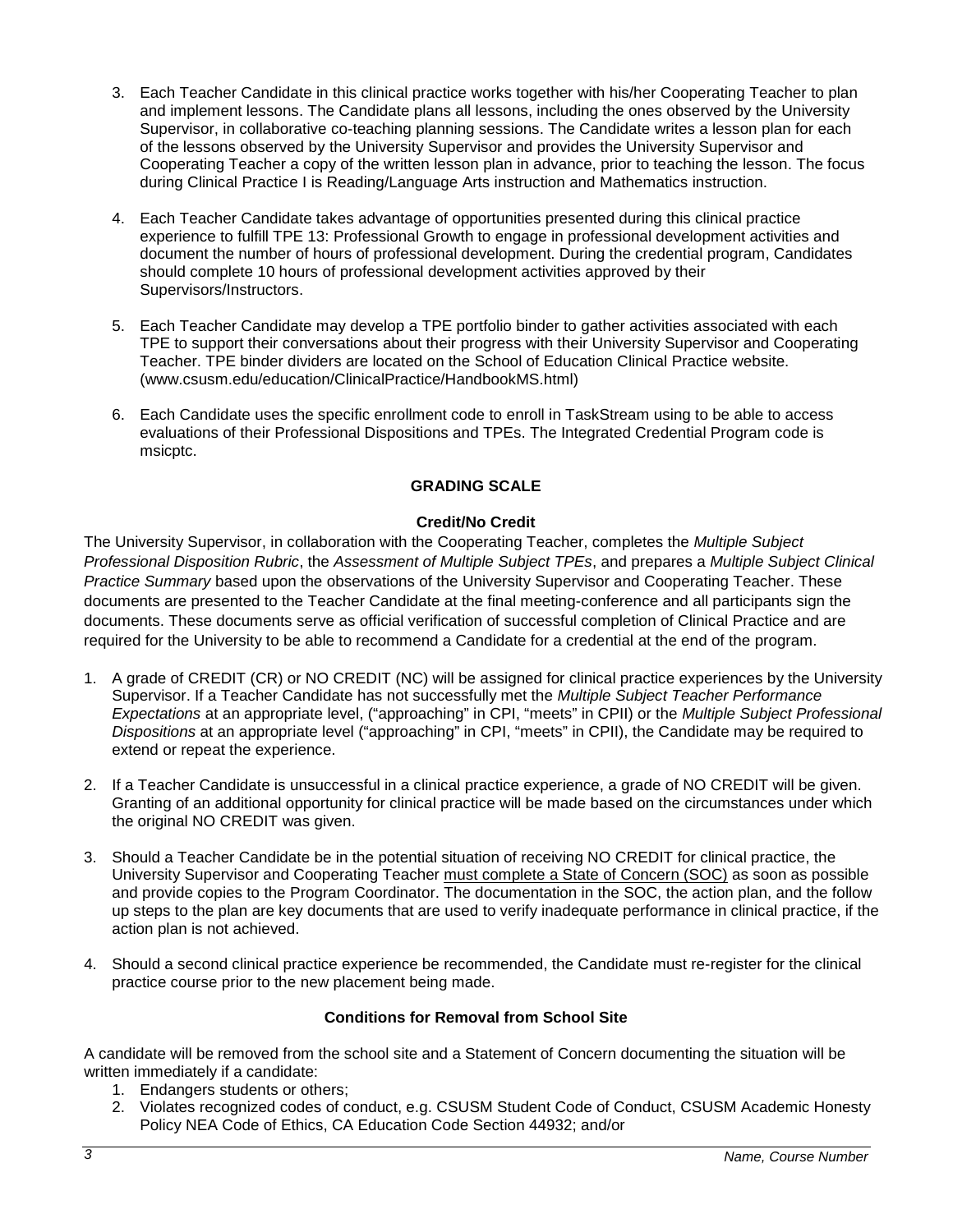3. Is dismissed from the classroom or school site by the cooperating professional or site or district administrator. (see *Statement of Concern- Guidelines* www.csusm.edu/education/ClinicalPractice/HandbookMS.html)

# **GENERAL CONSIDERATIONS**

### **Assessment of Professional Dispositions**

Assessing a Candidate's dispositions within a professional preparation program recognizes that teaching and working with learners of all ages requires not only specific content knowledge and pedagogical skills, but positive attitudes about multiple dimensions of the profession. The School of Education has identified six dispositions – social justice and equity, collaboration, critical thinking, professional ethics, reflective teaching and learning, and life-long learning - and developed an assessment rubric. For the *Multiple Subject Professional Dispositions*  rubric, there are three levels of performance for each disposition: "*unacceptable"*, "*approaches", "meets"*. The rubric for the levels of performance offers measurable behaviors and examples for each disposition. The assessment of dispositions includes a self-assessment by the candidate and is designed to provide candidates with ongoing feedback for their growth in professional disposition. Candidates are expected to meet the level of "*meets"* during the program. See the rubric on the SoE website.

(www.csusm.edu/education/ClinicalPractice/HandbookMS.html)

## **School of Education Attendance Policy**

Due to the dynamic and interactive nature of courses in the School of Education, all candidates are expected to attend all classes and participate actively. At a minimum, candidates must attend more than 80% of class time, or s/he may not receive a passing grade for the course at the discretion of the instructor. Individual instructors may adopt more stringent attendance requirements. Should the candidate have extenuating circumstances, s/he should contact the instructor as soon as possible. *(Adopted by the COE Governance Community, December, 1997).*

This course: All teacher candidates are expected to be present at their assigned school site as scheduled by program requirements and the specific school site calendar and teaching contract. Should the teacher candidate have extenuating circumstances, s/he should contact the University Supervisor and Program Coordinator as soon as possible.

# **Students with Disabilities Requiring Reasonable Accommodations**

Candidates with disabilities who require reasonable accommodations must be approved for services by providing appropriate and recent documentation to the Office of Disable Student Services (DSS). This office is located in Craven Hall 4300, and can be contacted by phone at (760) 750-4905, or TTY (760) 750-4909. Candidates authorized by DSS to receive reasonable accommodations should meet with their instructor during office hours or, in order to ensure confidentiality, in a more private setting.

### **All University Writing Requirement**

Provide a statement on how the writing requirement will be met. Every course at the university must have a writing requirement of at least 2500 words.

### **CSUSM Academic Honesty Policy**

"Students will be expected to adhere to standards of academic honesty and integrity, as outlined in the Student Academic Honesty Policy. All written work and oral presentation assignments must be original work. All ideas/materials that are borrowed from other sources must have appropriate references to the original sources. Any quoted material should give credit to the source and be punctuated with quotation marks.

Students are responsible for honest completion of their work including examinations. There will be no tolerance for infractions. If you believe there has been an infraction by someone in the class, please bring it to the instructor's attention. The instructor reserves the right to discipline any student for academic dishonesty in accordance with the general rules and regulations of the university. Disciplinary action may include the lowering of grades and/or the assignment of a failing grade for an exam, assignment, or the class as a whole."

Incidents of Academic Dishonesty will be reported to the Dean of Students. Sanctions at the University level may include suspension or expulsion from the University.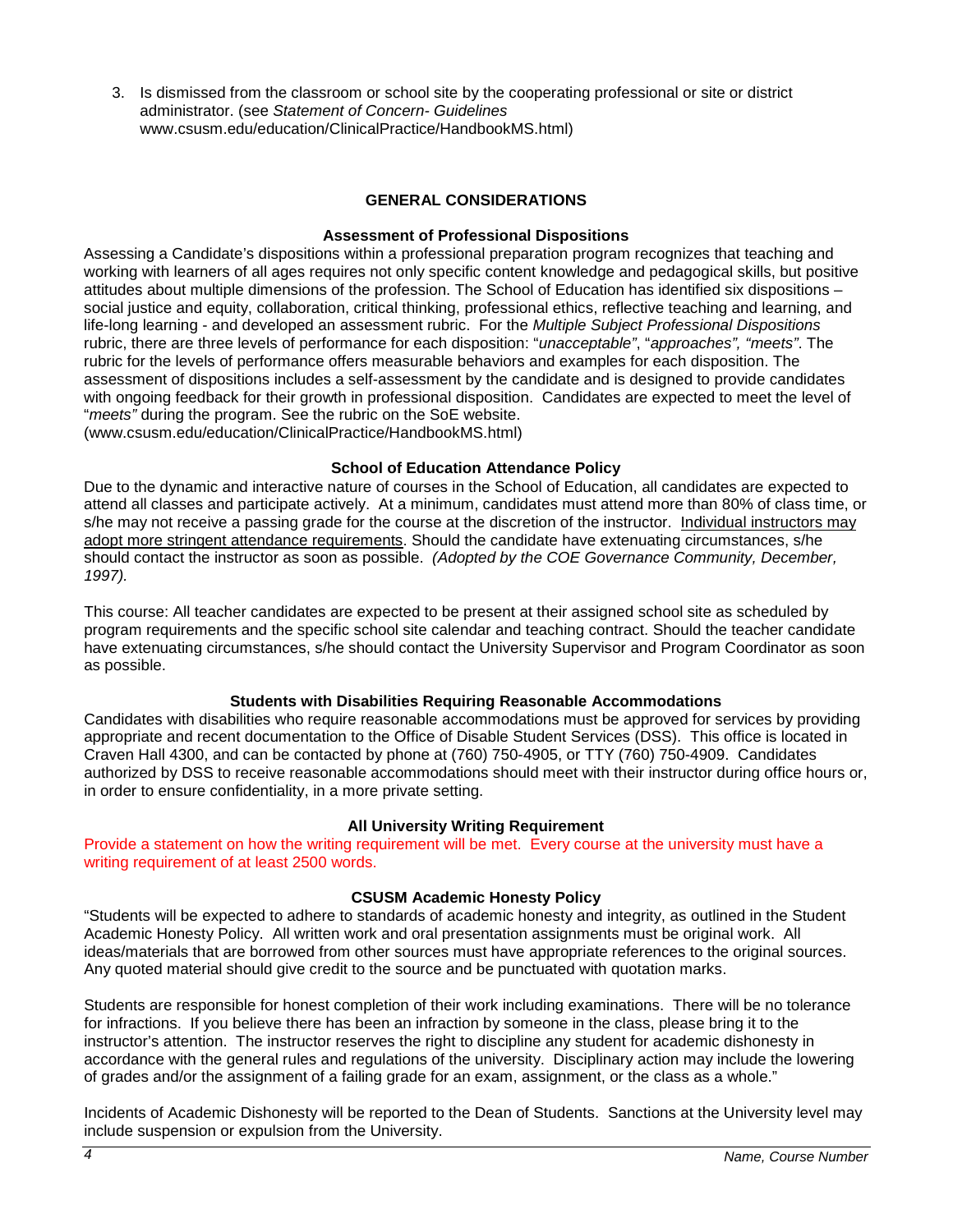## **Plagiarism:**

As an educator, it is expected that each candidate will do his/her own work, and contribute equally to group projects and processes. Plagiarism or cheating is unacceptable under any circumstances. If you are in doubt about whether your work is paraphrased or plagiarized see the Plagiarism Prevention for Students website [http://library.csusm.edu/plagiarism/index.html.](http://library.csusm.edu/plagiarism/index.html) If there are questions about academic honesty, please consult the University catalog.

### Optional additions to syllabi:

### **Use of Technology**

Candidates are expected to demonstrate competency in the use of various forms of technology (i.e. word processing, electronic mail, Moodle, use of the Internet, and/or multimedia presentations). Specific requirements for course assignments with regard to technology are at the discretion of the instructor. Keep a digital copy of all assignments for use in your teaching portfolio. All assignments will be submitted online, and some will be submitted in hard copy as well. Details will be given in class.

### **Electronic Communication Protocol**

Electronic correspondence is a part of your professional interactions. If you need to contact the instructor, e-mail is often the easiest way to do so. It is my intention to respond to all received e-mails in a timely manner. Please be reminded that e-mail and on-line discussions are a very specific form of communication, with their own nuances and etiquette. For instance, electronic messages sent in all upper case (or lower case) letters, major typos, or slang, often communicate more than the sender originally intended. With that said, please be mindful of all e-mail and on-line discussion messages you send to your colleagues, to faculty members in the School of Education, or to persons within the greater educational community. All electronic messages should be crafted with professionalism and care.

Things to consider:

- Would I say in person what this electronic message specifically says?
- How could this message be misconstrued?
- Does this message represent my highest self?
- Am I sending this electronic message to avoid a face-to-face conversation?

In addition, if there is ever a concern with an electronic message sent to you, please talk with the author in person in order to correct any confusion.

# **COURSE REQUIREMENTS**

Describe all assignments that contribute to the grade. (You may want to combine this with the next section to include the relative weights of the assignments)

### **Grading Standards**

Include points, relative weights of each assignment, policy on late work, and attendance, if a contribution to the grading scheme. Are grades by a percentage scale? Total points? How will students know how they are progressing in terms of final assessment?

(NOTE - This document contains an embedded section break so that the course calendar can begin on a new page.